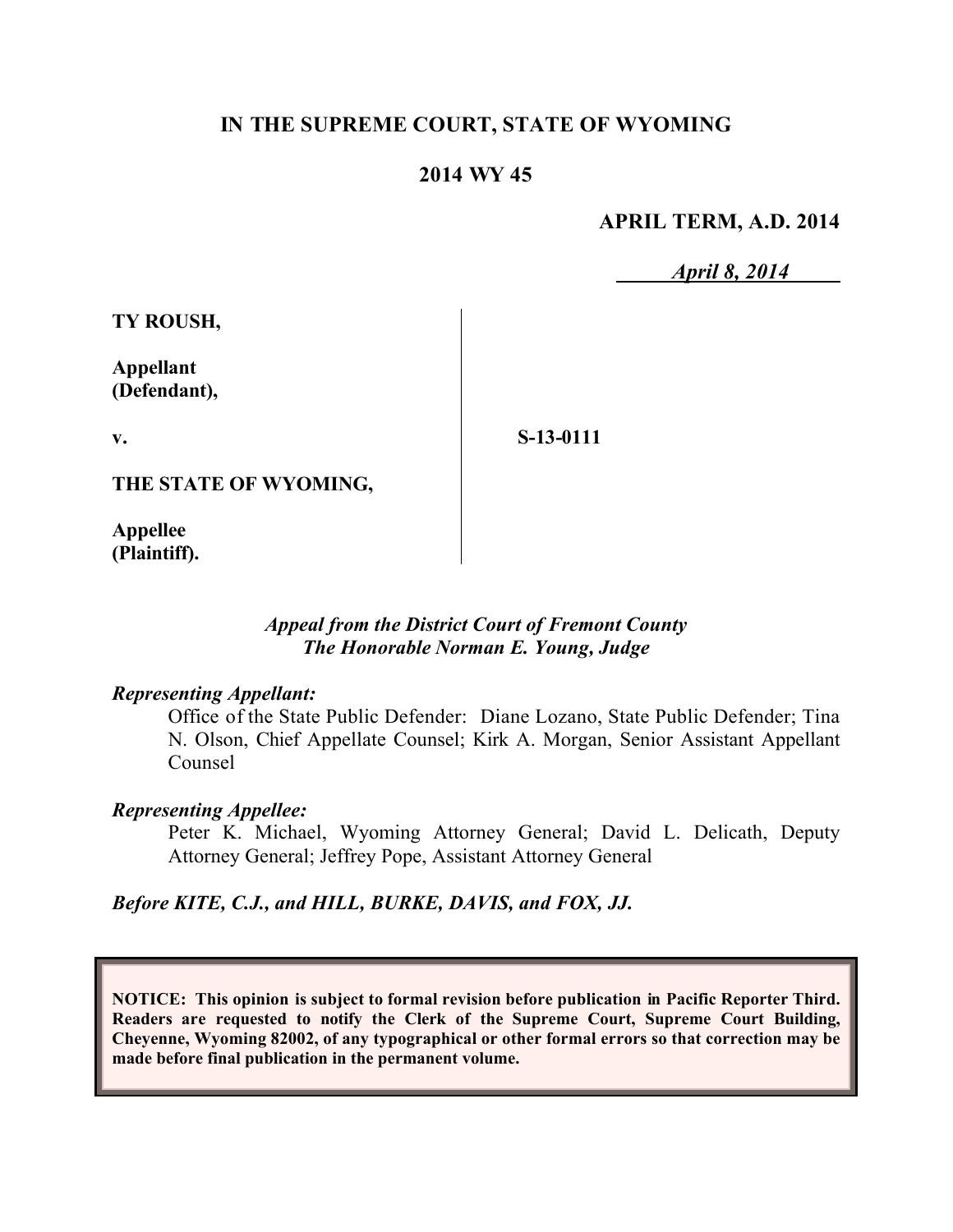# **DAVIS**, Justice.

[¶1] Appellant Ty Roush entered a conditional guilty plea to a single count of third degree sexual assault, a violation of Wyo. Stat. Ann. § 6-2-304(a)(i), reserving the right to challenge the district court's conclusion that the State could prosecute him under that statute, which was repealed in 2007. We agree with the district court that it could, and consequently we affirm.

# **ISSUE**

[¶2] Did Wyoming's general saving statute,<sup>1</sup> Wyo. Stat. Ann. § 8-1-107 (LexisNexis 2013), permit the State to initiate a third degree sexual assault prosecution in 2011 for conduct which preceded the repeal of Wyo. Stat. Ann.  $\S 6$ -2-304(a)(i) (LexisNexis 2005) (repealed 2007) by more than four years?

# **FACTS**

[¶3] In early 2011, JD, a young male who was approximately seventeen years old, reported to a counselor that Appellant Roush had sexually abused him repeatedly from 2001 through 2003, during a time when the boy was approximately seven to nine years old. Roush would have been about fourteen to seventeen years old at the time of the alleged offenses. JD indicated that Roush made him perform oral sex on him.

[¶4] While investigating that report, Riverton police interviewed JD's sixteen-year-old female cousin, AL. She revealed that she had suffered the same sort of sexual abuse at Roush's hands from 2000 through 2002, when she was between five and seven years old and Roush was between fourteen and sixteen. Both JD and AL indicated that they were victimized in the basement of their grandmother's home in Riverton. Roush generally confirmed JD's accusations.

[¶5] On October 14, 2011, the Fremont County and Prosecuting Attorney charged Roush with two counts of second degree sexual assault under Wyo. Stat. Ann. § 6-2-  $303(a)(v)$  (LexisNexis 2005) (repealed 2007).<sup>2</sup> That statute prohibited a person at least four years older from inflicting sexual intrusion on a victim under the age of twelve. Count I related to AL and Count II to JD.

<sup>&</sup>lt;sup>1</sup> This statute is not to be confused with Wyo. Stat. Ann.  $\S$  1-3-118 (LexisNexis 2013). The latter allows a plaintiff one year to commence a new action if a civil claim fails "otherwise than upon the merits" in a previous proceeding, and it is also sometimes referred to as a "savings statute."

<sup>&</sup>lt;sup>2</sup> Criminal prosecutions are governed by the law in effect on the date of the crime. Wyo. Stat. Ann.  $\S$  6-1-101(b) (LexisNexis 2013). Because most of the provisions of § 6-1-101 directly relate to a major revision of the criminal code in 1983, we have held that those provisions are for the most part no longer important. *Eaton v. State*, 2008 WY 97, ¶ 124, 192 P.3d 36, 89 (Wyo. 2008).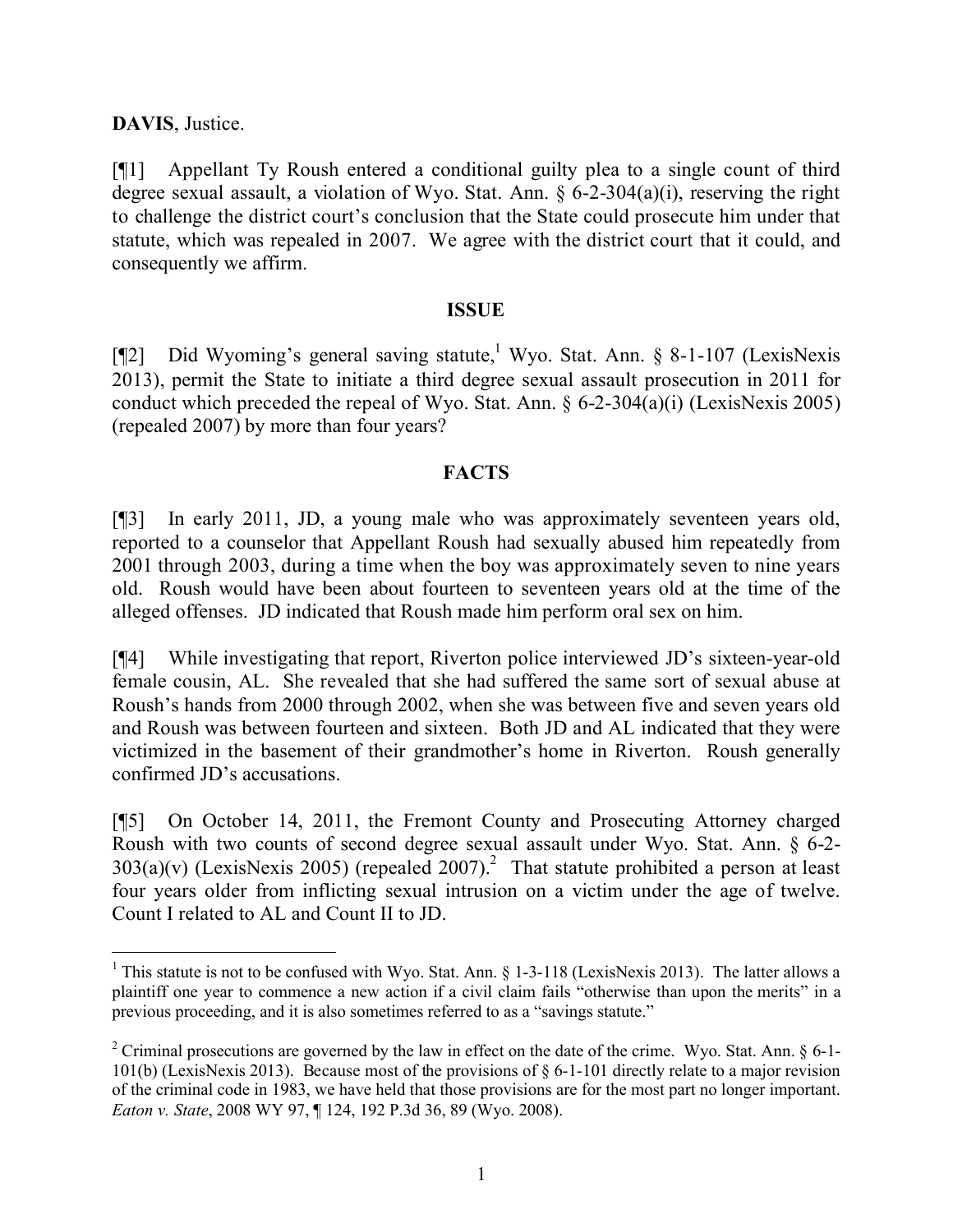[¶6] Roush filed a motion to dismiss both counts, arguing that he could not be prosecuted under  $\S 6$ -2-303(a)(v) because it had been repealed four years before he was charged, and because the repealing legislation did not include a saving clause<sup>3</sup> that kept the repealed statute viable with respect to crimes committed before its repeal. He also contended that Wyoming's general saving statute was inapplicable to his case because it only applied to prosecutions that were pending when  $\S 6$ -2-303(a)(v) was repealed, and not to prosecutions like his that were commenced after repeal.

[¶7] In early August of 2012, the district court continued Roush's trial after being advised that the parties were engaged in plea negotiations. They entered into a plea agreement which called for the State to dismiss the second degree sexual assault charge relating to JD, and to reduce the second degree charge relating to AL to third degree sexual assault under Wyo. Stat. Ann.  $\S 6-2-304(a)(i)$ . Roush was to receive a four to six year sentence which would be suspended in favor of five years of probation. The parties also agreed that his motion to dismiss would be converted from a challenge relating to the repealed § 6-2-303(a)(v) to one challenging repealed § 6-2-304(a)(i) on the same grounds. In return, Roush agreed to enter a conditional guilty plea<sup>4</sup> to the reduced charge, reserving the right to appeal an unfavorable disposition of the motion to dismiss.

[¶8] The court later accepted the plea agreement but denied Roush's motion to dismiss. In its order denying that motion, the court explained as follows:

> [T]here was no pending prosecution in this case in 2007 when the Legislature repealed W.S.  $\S$  6-2-304(a)(i). However, the second sentence in W.S. § 8-1-107 [the general saving statute quoted above] saves "existing" causes of action, prosecutions and proceedings. The legislature evidently intended to differentiate between "pending actions, prosecutions, and proceedings" and "causes of action, prosecutions, and proceedings existing at the time of the amendment or repeal." Adopting Defendant's interpretation

 <sup>3</sup> Saving clauses and general saving statutes are intended to alter common law rules relating to the effect of statutory amendments and repeals. Under the common law, an amendment or repeal – as of its effective date – extinguished any rights or liabilities created by the old law and required the termination of any action or prosecution which had not been completed by the effective date of the amending or repealing act. Saving provisions allow the initiation of new proceedings and the continuation of pending proceedings under the old law after it has been amended or repealed. 1A *Sutherland Statutory Construction* § 23:38 (7th ed. updated 2013); 82 C.J.S. *Statutes* § 598 (updated 2013).

<sup>&</sup>lt;sup>4</sup> Wyoming Rule of Criminal Procedure  $11(a)(2)$  provides that, with court approval and prosecutorial consent, a defendant may enter a conditional guilty plea and reserve the right to seek appellate review of an adverse ruling on a specified pretrial motion. If he prevails on appeal, he may withdraw his plea.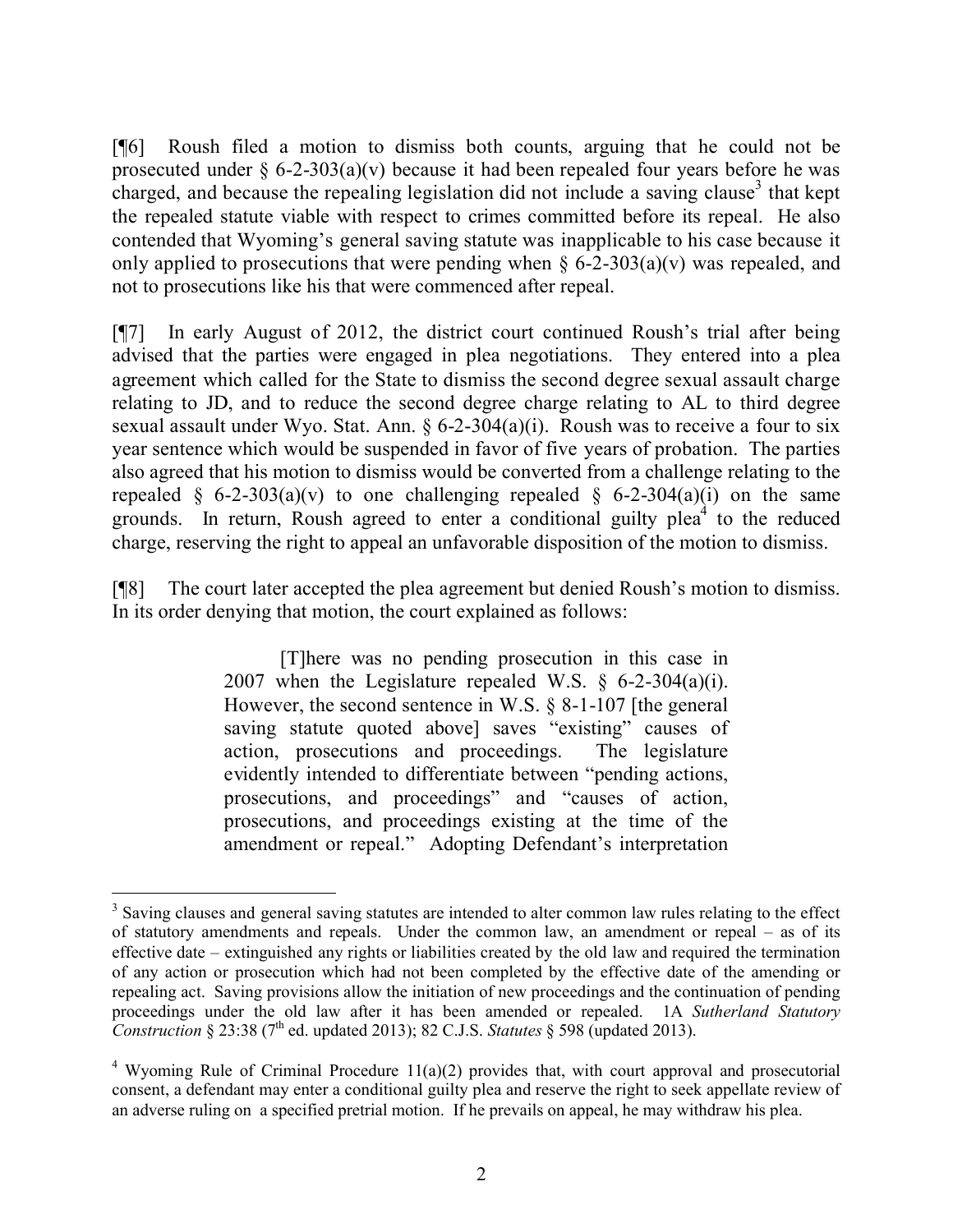of W.S. § 8-1-107 would render the second clause of its second sentence superfluous and effectively without meaning.

The Legislature also apparently intended to differentiate between criminal and civil proceedings in W.S. § 8-1-107. The term "cause of action" generally refers to civil proceedings, and is defined as "[a] group of operative facts giving rise to one or more bases for suing; a factual situation that entitles one person to obtain a remedy in court from another person." Black's Law Dictionary  $(9<sup>th</sup>$  ed. 2009), cause of action. It can also generally be defined as "a situation or state of facts that entitles a party to maintain an action in a judicial tribunal." *Id.* Therefore, the Legislature apparently intended to preserve a party's right to bring a civil suit based on situations or states of fact existing at the time a civil statute is repealed or amended, unless otherwise provided. Logically, it likewise intended to preserve the State's right to prosecute a person for a crime based on states of fact or situations existing at the time a criminal statute is repealed or amended, unless otherwise provided in the amended or repealing statute, which it did not do in this instance.

After that ruling, Roush was sentenced in accordance with the terms of the plea agreement, and he timely perfected this appeal.

# **DISCUSSION**

[¶9] Roush offers up the same interpretation of Wyoming's general saving statute that he advanced in the district court. Questions as to the proper construction of a statute are issues of law which this Court reviews *de novo*. *Balderson v. State*, 2013 WY 107, ¶ 10, 309 P.3d 809, 811 (Wyo. 2013). In answering such questions, the Court looks to the ordinary meaning of the words used in a statute, giving due regard to their arrangement and connection. We review the statute as a whole, with an eye to giving effect to every word, clause, and sentence so as to avoid nullifying any part of it. *Powder River Basin Resource Council v. Wyo. Oil & Gas Conservation Comm'n*, 2014 WY 37, ¶ 19, 320 P.3d 222, 228 (Wyo. 2014).

[¶10] The statute in question provides as follows:

If a statute is repealed or amended, the repeal or amendment does not affect pending actions, prosecutions or proceedings, civil or criminal. If the repeal or amendment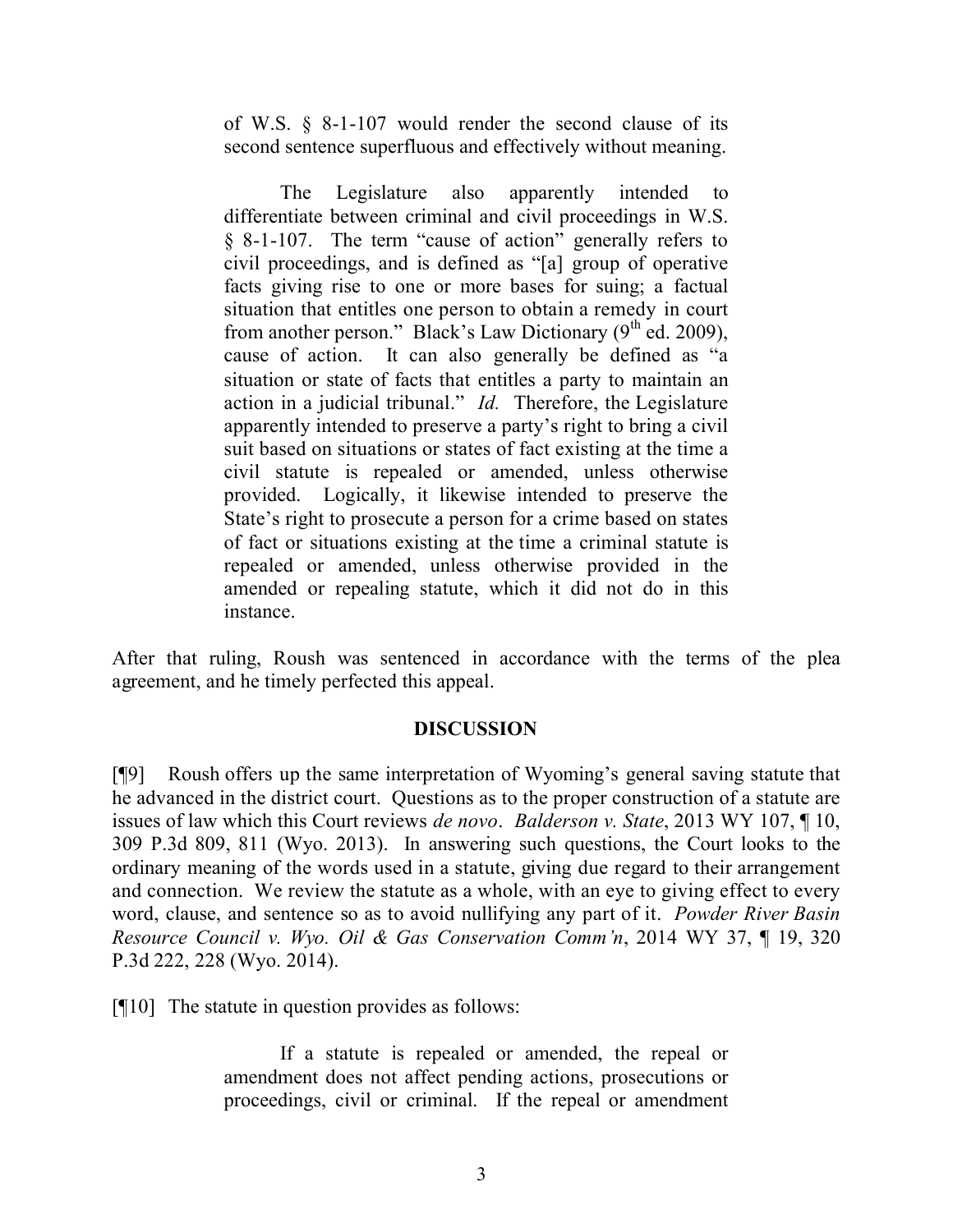relates to the remedy, it does not affect pending actions, prosecutions or proceedings, unless so expressed, nor shall any repeal or amendment affect causes of action, prosecutions or proceedings existing at the time of the amendment or repeal, unless otherwise expressly provided in the amending or repealing act.

Wyo. Stat. Ann. § 8-1-107 (LexisNexis 2013).

[¶11] In Roush's view, we should transform the phrase "prosecutions . . . existing at the time of the . . . repeal" – found in the second half of the statute's second sentence – to read "prosecutions . . . pending at the time of the . . . repeal." Doing so would require this Court to ignore the obvious. The legislature employed the word "pending" twice in the brief statute, and its shift to the word "existing" cannot be viewed as anything other than a purposeful choice to which some effect should be given. Moreover, if we were to transform the language as Roush suggests, we would render the first sentence of the statute repetitive and meaningless. The district court properly recognized these problems with Roush's proposed interpretation.

[¶12] Based on the express language in the statute, we conclude that the legislature did not intend to affect any already-initiated court action by a statutory repeal or amendment made during the pendency of that action, unless the repeal or amendment went to the remedy available through that action and if the legislature expressly noted in the repealing or amending act that it intended to apply the change in remedy to pending actions. The statute also preserves "existing" but not yet "pending" court actions unless a repealing or amending act expressly sets out a contrary intent.

[¶13] As to the difference between an "existing" prosecution and a "pending" prosecution, the district court looked to the phrase "[existing] causes of action" and concluded that it referred to a situation or group of operative facts that entitles one person or entity to bring another into court to obtain some remedy. It further concluded that by placing that phrase immediately before "[existing] prosecutions or proceedings," the legislature also intended the meaning of the former to apply to the latter. In short, the district court determined that the legislature intended to allow the initiation of a civil or criminal action after a change in a statute even though the facts triggering a legal liability under a previous statute occurred prior to that change.

[¶14] After reviewing the statute *de novo*, this Court can find no flaw in the district court's analysis of the plain language of § 8-1-107. Furthermore, we note that the scope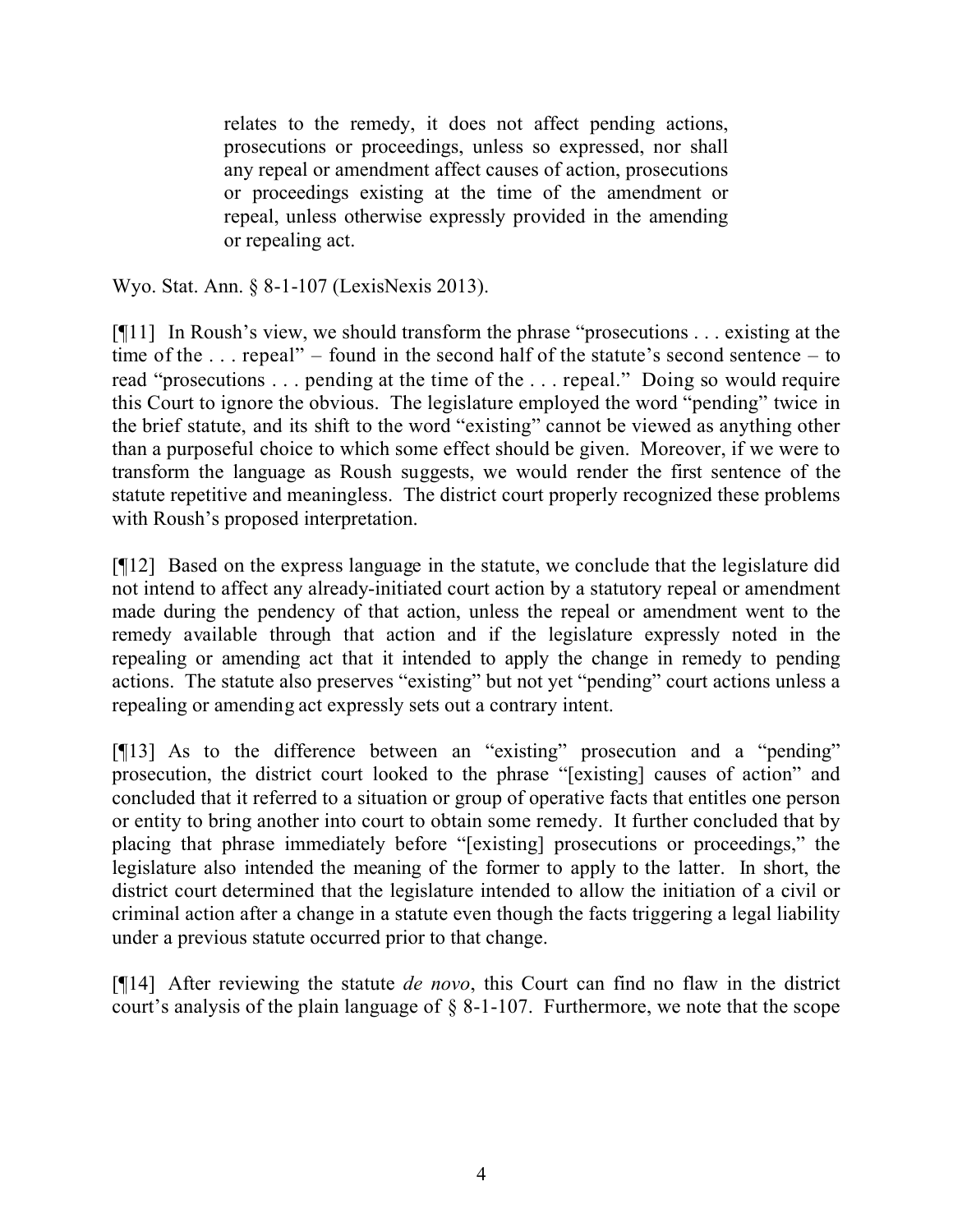of Wyoming's general saving statute, so construed, is faithful to its heritage.<sup>5</sup> The current statute and its predecessor, W.C.S. § 16-404 (1945), are nearly identical, with the current version exhibiting only minor, purely stylistic changes. The legislature took § 16- 404

> verbatim from Section 26 of the General Code of Ohio except that in the code of that state "prosecutions, or proceedings" just preceding the word "existing" in the Wyoming Law are written "prosecution, or proceeding". In short, the two statutes are for all practical purposes identical.

*Heil v. Big Horn Construction Co.*, 65 Wyo. 175, 181, 197 P.2d 692, 693-94 (Wyo. 1948).

[¶15] Section 26 of Ohio's General Code originated in 1856 legislation which in substance provided that "repeals shall in no manner affect pending actions founded thereon, nor causes of action not in suit prior to such repeal, unless the repeal so provided." *Smith v. New York Cent. R. Co.*, 170 N.E. 637, 639 (Ohio 1930). The Ohio Supreme Court decided that Section 26 must be read to distinguish between "pending actions, prosecutions or proceedings" and "causes of action, prosecutions or proceedings existing at the time of the amendment or repeal" – the latter of which relates to the protection of rights accrued prior to a repeal where no legal action was initiated before the repeal. *Id.* at 639-40. The district court arrived at the same conclusion when it interpreted the Wyoming statute, and so do we.

[ $[16]$ ] Construing  $\S$  8-1-107 as we have is also consistent with cases determining the scope of similar statutes enacted by a majority of our sister states. "[A] majority of jurisdictions have enacted general saving statutes with the express purpose to continue repealed statutes with respect to **past activity** and pending legal actions." 1A *Sutherland, supra,* § 23:38 (emphasis added). Thus, those statutes do more than allow actions or prosecutions commenced prior to a repeal to proceed to conclusion. They preserve any substantive private rights, liabilities, rights of action, penalties, forfeitures, or offenses which accrued under the repealed statute and allow any action thereby predicated on the repealed statute to be commenced and prosecuted to conclusion after repeal. *Id.*

[¶17] General sources also indicate that saving statutes permit the prosecution of individuals who violate a law that is repealed before criminal proceedings are initiated. Such prosecutions are governed by the statute in effect when the facts giving rise to

<sup>&</sup>lt;sup>5</sup> When our legislature adopts a statute from another jurisdiction, the case law of that jurisdiction is a persuasive aid to divining the intent underlying the Wyoming statute. *Palato v. State*, 988 P.2d 512, 514 (Wyo. 1999).